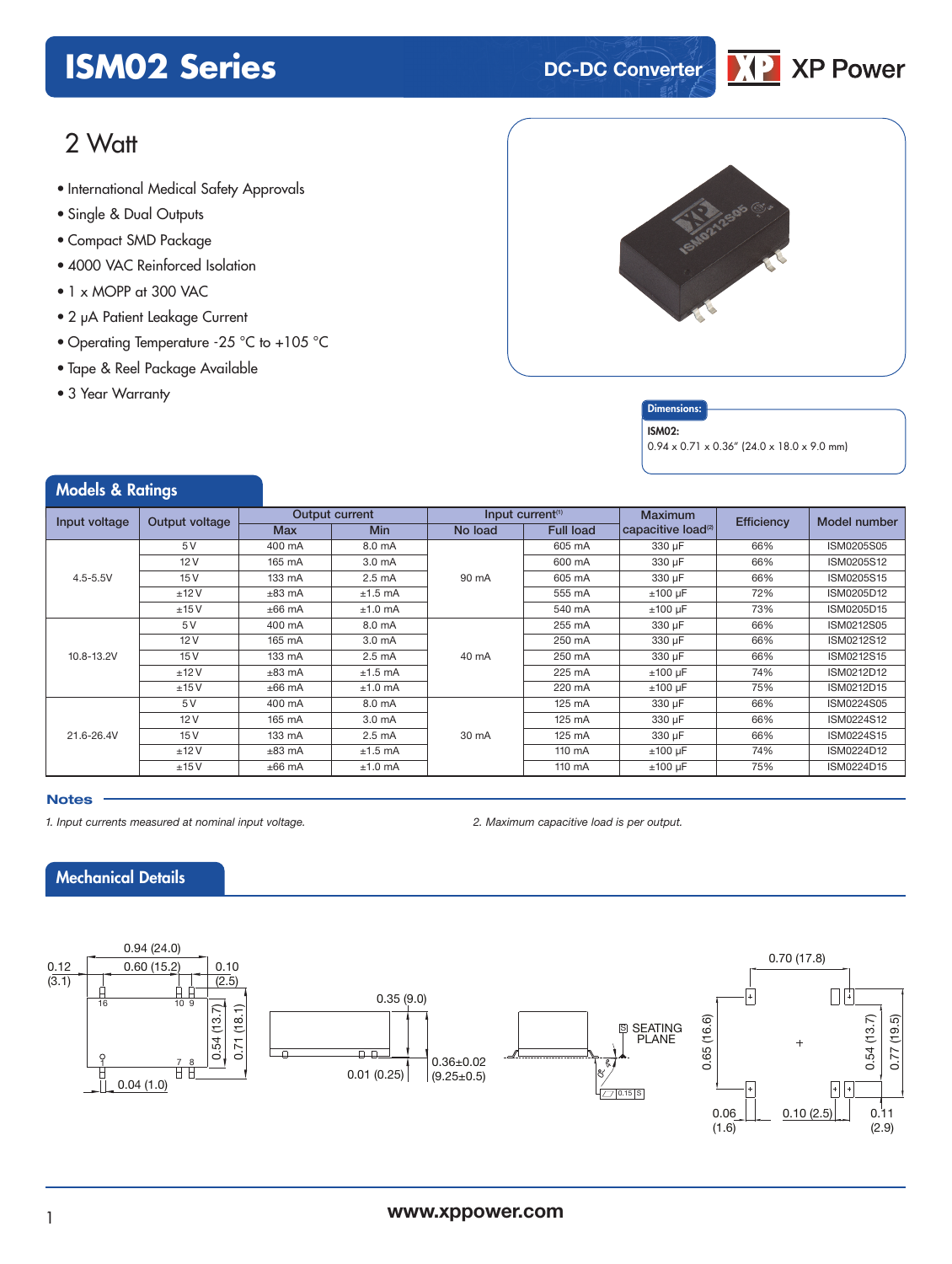# **ISM02 Series**



Input

| ___                 |                         |         |                |              |                               |  |
|---------------------|-------------------------|---------|----------------|--------------|-------------------------------|--|
| Characteristic      | <b>Minimum</b>          | Typical | <b>Maximum</b> | <b>Units</b> | <b>Notes &amp; Conditions</b> |  |
|                     | 4.5                     |         | 5.5            | <b>VDC</b>   | 5 V nominal                   |  |
| Input Voltage Range | 10.5                    |         | 13.2           |              | 12 V nominal                  |  |
|                     | 21.6                    |         | 26.4           |              | 24 V nominal                  |  |
| Input Filter        | Internal Pi type filter |         |                |              |                               |  |
|                     |                         |         | 9              |              | 5 V nominal                   |  |
| Input Surge         |                         |         | 18             | VDC for 1 s  | 12 V models                   |  |
|                     |                         |         | 30             |              | 24 V models                   |  |

### **Output**

| Characteristic                  | <b>Minimum</b> | <b>Typical</b> | Maximum | <b>Units</b>  | <b>Notes &amp; Conditions</b>                                                                    |
|---------------------------------|----------------|----------------|---------|---------------|--------------------------------------------------------------------------------------------------|
| Output Voltage                  | 5              |                | 30      | <b>VDC</b>    | See Models and Ratings table                                                                     |
| Initial Set Accuracy            |                | ±2.0           | ±4.0    | %             |                                                                                                  |
| Output Voltage Balance          |                | ±0.1           | ±1.0    | $\%$          | For dual output with balanced laods                                                              |
| Minimum Load                    |                |                |         | A             | See Models and Ratings table                                                                     |
| Line Regulation                 |                | ±1.2           | ±1.5    | $\%$          |                                                                                                  |
| <b>Load Regulation</b>          |                |                | 10      | $\%$          | From 20% to 100% load. 5V output version is 12% max                                              |
| <b>Cross Regulation</b>         |                |                | ±5.0    | $\frac{0}{0}$ | On dual output models when one load is varied between<br>25% and 100% and other is fixed at 100% |
| <b>Transient Response</b>       |                | 3              | 5       | % deviation   | Recovery within 1% in less than 250 us for a 25% load<br>change.                                 |
| Ripple & Noise                  |                |                | 50      | mV pk-pk      | 20 MHz bandwidth. Measured using 0.47 µF ceramic<br>capacitor.                                   |
| <b>Short Circuit Protection</b> |                |                | 0.5     | s             | With auto recovery                                                                               |
| Maximum Capacitive Load         |                |                |         |               | See Models and Ratings table                                                                     |
| <b>Temperature Coefficient</b>  |                |                | 0.02    | $%$ /°C       |                                                                                                  |

| <b>General</b>               |                    |                |                |              |                                                          |
|------------------------------|--------------------|----------------|----------------|--------------|----------------------------------------------------------|
| Characteristic               | <b>Minimum</b>     | <b>Typical</b> | <b>Maximum</b> | <b>Units</b> | <b>Notes &amp; Conditions</b>                            |
| Efficiency                   |                    | 82             |                | %            | See Models and Ratings table                             |
| Isolation: Input to Output   | 4000               |                |                | <b>VAC</b>   | 60 s, reinforced isolation at 300 VAC, 1 x MOPP/2 x MOOP |
|                              | 6000               |                |                |              | 1 <sub>s</sub>                                           |
| Leakage Current              |                    |                | 2              | μA           |                                                          |
| <b>Isolation Resistance</b>  | 10 <sup>9</sup>    |                |                | Ω            | At 500 VDC                                               |
| <b>Isolation Capacitance</b> |                    | 15             | 20             | pF           |                                                          |
| <b>Switching Frequency</b>   | 50                 | 80             | 100            | kHz          |                                                          |
| Power Density                |                    |                | 12.2           | $W/in^3$     |                                                          |
| Mean Time Between Failure    |                    | $\mathfrak{D}$ |                | <b>MHrs</b>  | MIL-HDBK-217F, +25 °C GB                                 |
| Weight                       |                    | 0.01(3.75)     |                | Ib(g)        |                                                          |
| Moisture Sensitivity Level   | Level <sub>2</sub> |                |                |              | IPC/JEDEC J-STD-020D.1                                   |

| Environmental                    |                |                |                |                        |                               |
|----------------------------------|----------------|----------------|----------------|------------------------|-------------------------------|
| Characteristic                   | <b>Minimum</b> | <b>Typical</b> | <b>Maximum</b> | <b>Units</b>           | <b>Notes &amp; Conditions</b> |
| <b>Operating Temperature</b>     | $-25$          |                | $+105$         | °C                     | See Derating Curve.           |
| Storage Temperature              | -55            |                | $+125$         | °C                     |                               |
| Case Temperature                 |                |                | $+105$         | °C                     |                               |
| Humidity                         |                |                | 95             | %RH                    | Non-condensing                |
| Cooling                          |                |                |                |                        | Natural convection            |
| Case Flammability                | UL 94V-0 Rated |                |                |                        | Non conductive black plastic  |
| Lead-Free Reflow Solder Processl |                |                |                | IPC/JEDEC J-STD-020D.1 |                               |